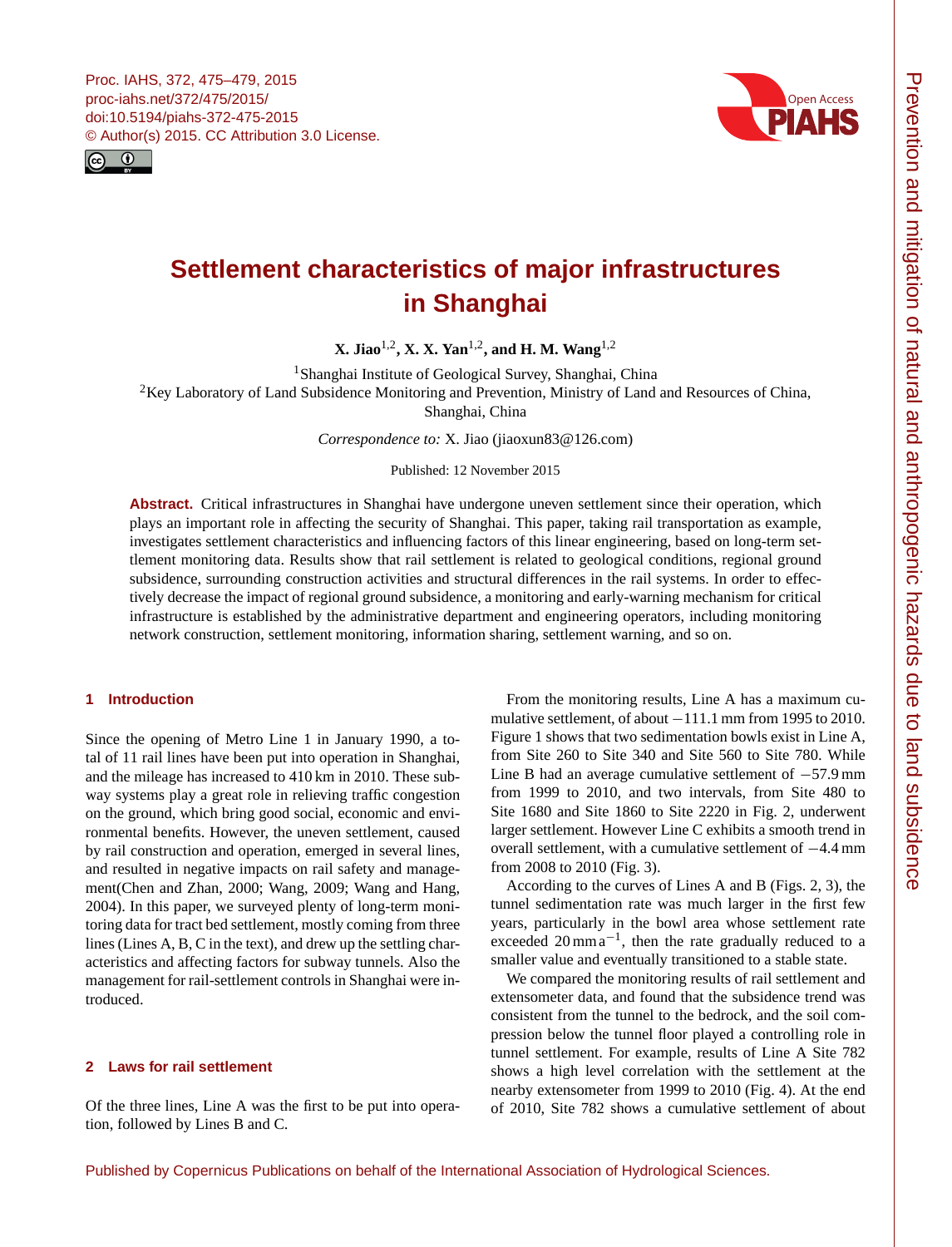

**Figure 1.** Graph of cumulative settlement of A in different periods



**Figure 2.** Graph of cumulative settlement of B in different periods.







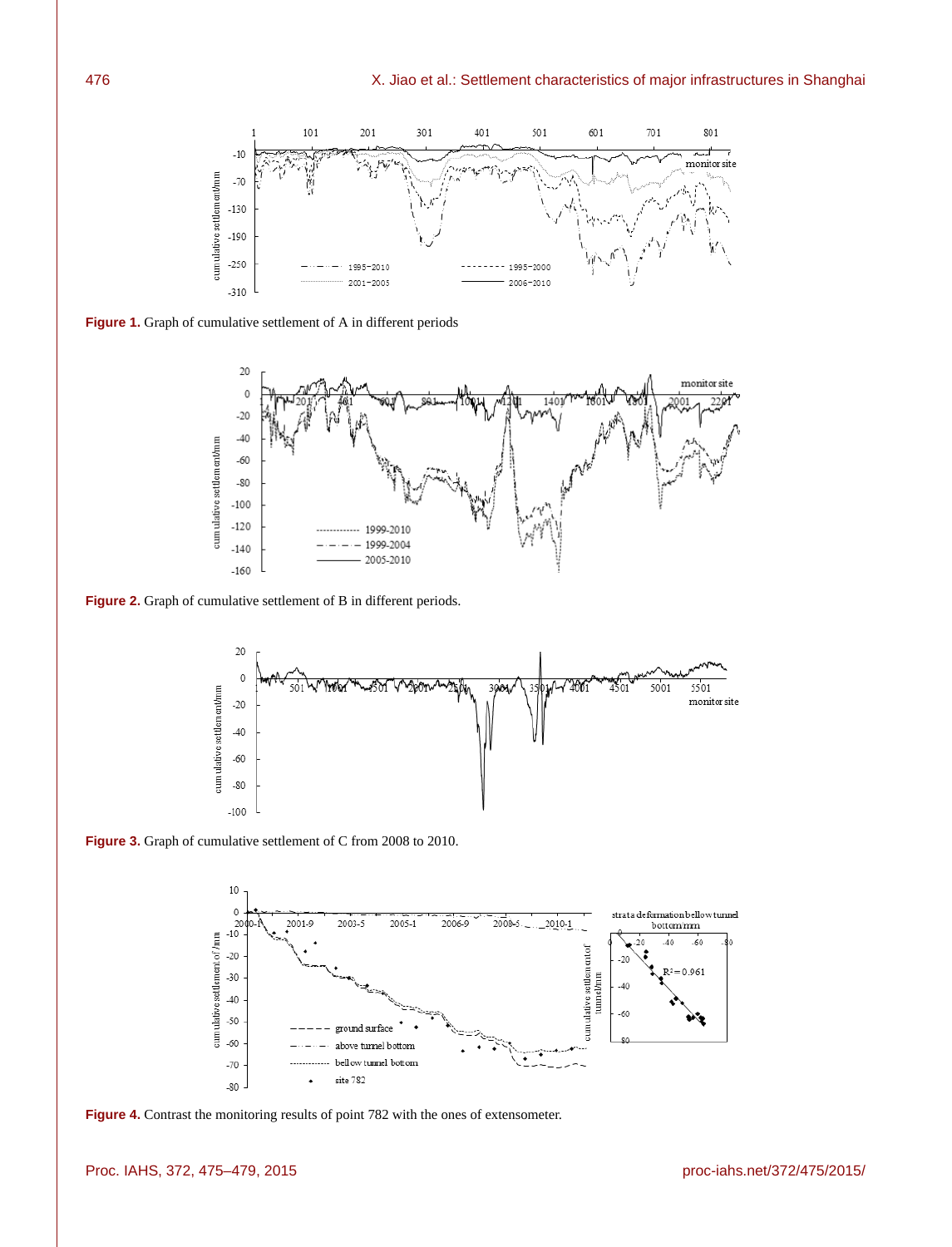

**Figure 5.** Contrast the monitoring results of point 658 with the ones of extensometer.

60 mm, while the soil compression below the tunnel floor was about 62 mm. Also Site 658 had the similar compression, which produced  $-2.6 \sim -7.3$  mm of settlement while compression in the adjacent soils was  $-1.5 \sim -7.4$  mm (Fig. 5).

#### **3 Factors for rail settlement**

#### 3.1 Geological differences

Tunneling and structure differences of underlying soil are important factors influencing the settlement of the rail way (Shi, 2010; Yan and Shi, 2006). By analyzing the subsidence characteristics of operating lines, we found that tunnels, which passed through shallow sand and ancient river formations, often had large and obvious settlement. In addition, if there are thick soft clays underlying the rail tunnel, it would grow into subsidence bowl along the entire line. For example, Line C passes through a length of sandy soil, whose thickness is about 10–15 m. When trains pass, pore water in the sandy soil is prone to leakage from soil to tunnel. Subsequently, settlement in this area arises.

#### 3.2 Regional land subsidence

As an underground structure in urban environment, subway tunnel is linear throughout the soft soil below the surface. So geological changes caused by urban activities would inevitably affect the subway tunnel. The regional land subsidence, resulting from groundwater exploitation and construction activities, forced the passing tunnel to give similar deformation features.

The cumulateve settlement curve of the subway and surface leveling-points along the Line are compared in Figs. 6 and 7. It is apparent that the two settlement characteristics are in agreement. When the amount of surface subsidence is large, the settlement of subway tunnel is also large. Thus, regional land subsidence along the subway directly affects the overall trend of tunnel settlement, which has become one of important factors for rail risk.

#### 3.3 Surrounding construction

The trend of surrounding construction activities has a negative impact on rail settlement. For example, the excavation and contruction of a mallbegan on 28 September 2008, close to Line C, while the dewatering well associatied with the development commenced pumping on 22 April 2009. On 27 December 2009, the foundation pit construction of the main building was completed. Monitoring results in Fig. 8 show that, from June 2009 to December 2009 tunnel sedimentation rate suddenly increased, which produced a total settlement of  $-60$  to  $-80$  mm. This is closely related to the mall's dewatering activities. When pit construction was completed, the rail sedimentation rate was drastically reduced.

Nearby pit construction would cause the outside soil to release stress during soil excavation, and the tunnel would produce horizontal and vertical displacements. In the process of reliving and dewatering constructions, the groundwater seepage changed, and the aquifer pressure was reduced. Then the pore water pressure in clayey soil layers decreased, which caused further consolidation of clay layers. The joint effect resulted in soil deformation and caused rail settlement. Therefore, this region should be focused as a high-risk zone when large construction activities take place near the tunnel.

## 3.4 Structural differences

Due to long-term monitoring of the operating lines, it was found that structural differences also have contributed to zone settlement. These special sections, for example, aisles connecting the tunnels and transition-section between underground and above-ground lines, are structuraly different with regard to their connecting pieces, which creates large changes of stress in the soil layer or tunnel body. After a period of operation, these sections grew up with dislocation and partial leakage, followed by longitudinal settlement.

## **4 Management for prevention of rail settlement**

In order to ensure safe operation of Shanghai rail system, the Shanghai administrative department collaborated with major engineering and management units, and established a moni-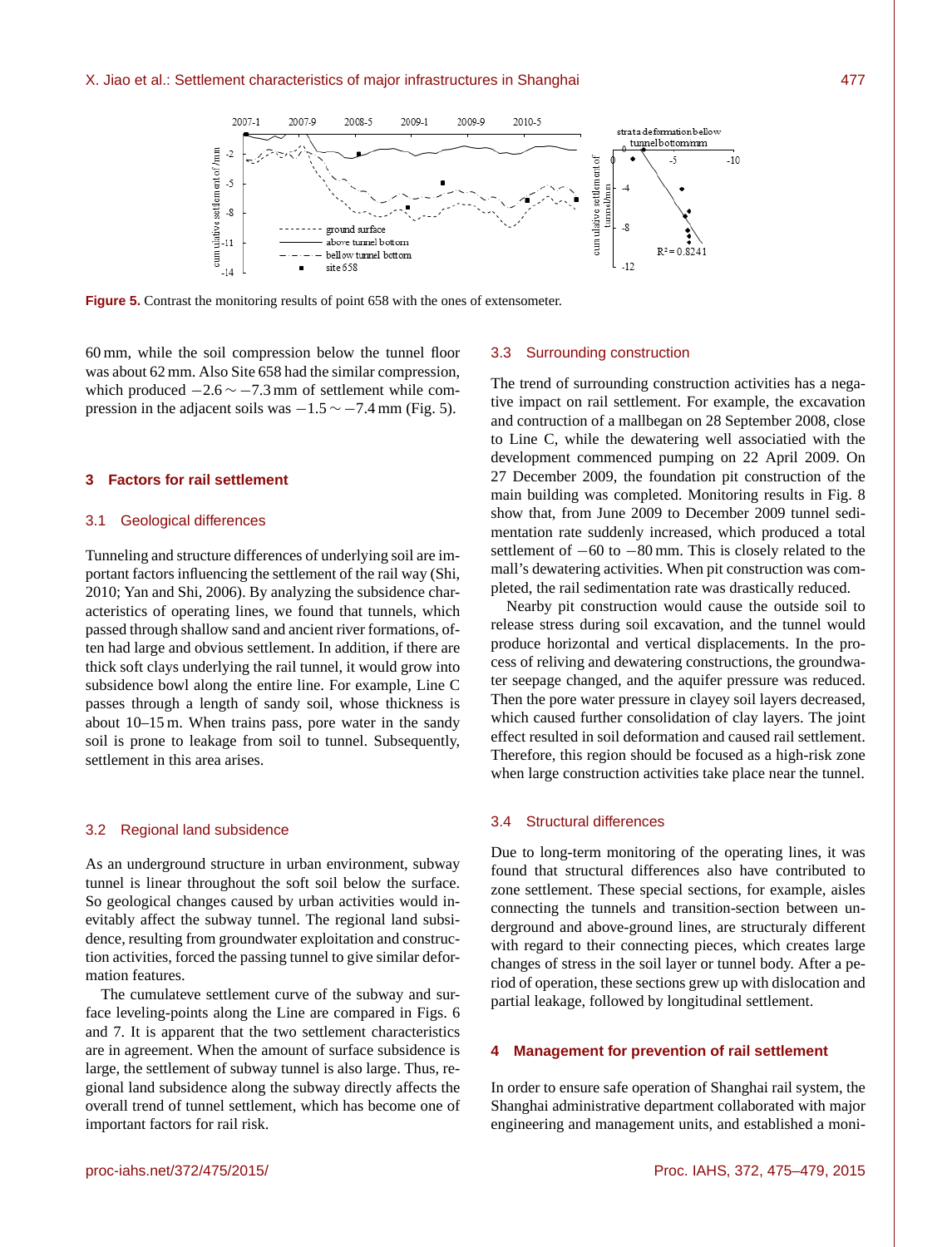

**Figure 6.** Graph of tunnel settlement and land subsidence along A from 1995 to 2000.



**Figure 7.** Graph of tunnel settlement and land subsidence along B in 2009.



**Figure 8.** Duration curve of cumulative settlement in typical C sites nearby the pit.

toring and early-warning mechanism for major facilities' settlement. It included the following:

- 1. *Regular meeting*: regular meetings would be convened to discuss the dynamic data of major facilities' settlement, draw up monitoring plans, and discuss information sharing and other related matters.
- 2. *Network construction*: the two entities define their duties regarding-network construction, according to Shanghai Plan for Controlling and Management of Land Subsidence. This includes improving the monitoring network and optimizing the monitoring sites combined with municipal spatial layout of all major facilities.
- 3. *Settlement monitoring*: the Shanghai administrative department oversees the monitoring of regional and other settlements that occur along the major facilities. The frequency of investigation is not less than once a year. However, the engineering or management units should monitor their responsible projects, and report results to the administrative department. Monitoring frequency is made by each unit in accordance with safe operation of major facilities.
- 4. *Information sharing*: a data system is established. The two units create a uniform standard for data collection for major facilities' settlement, and all of the data will be put into the system, and shared by each unit.